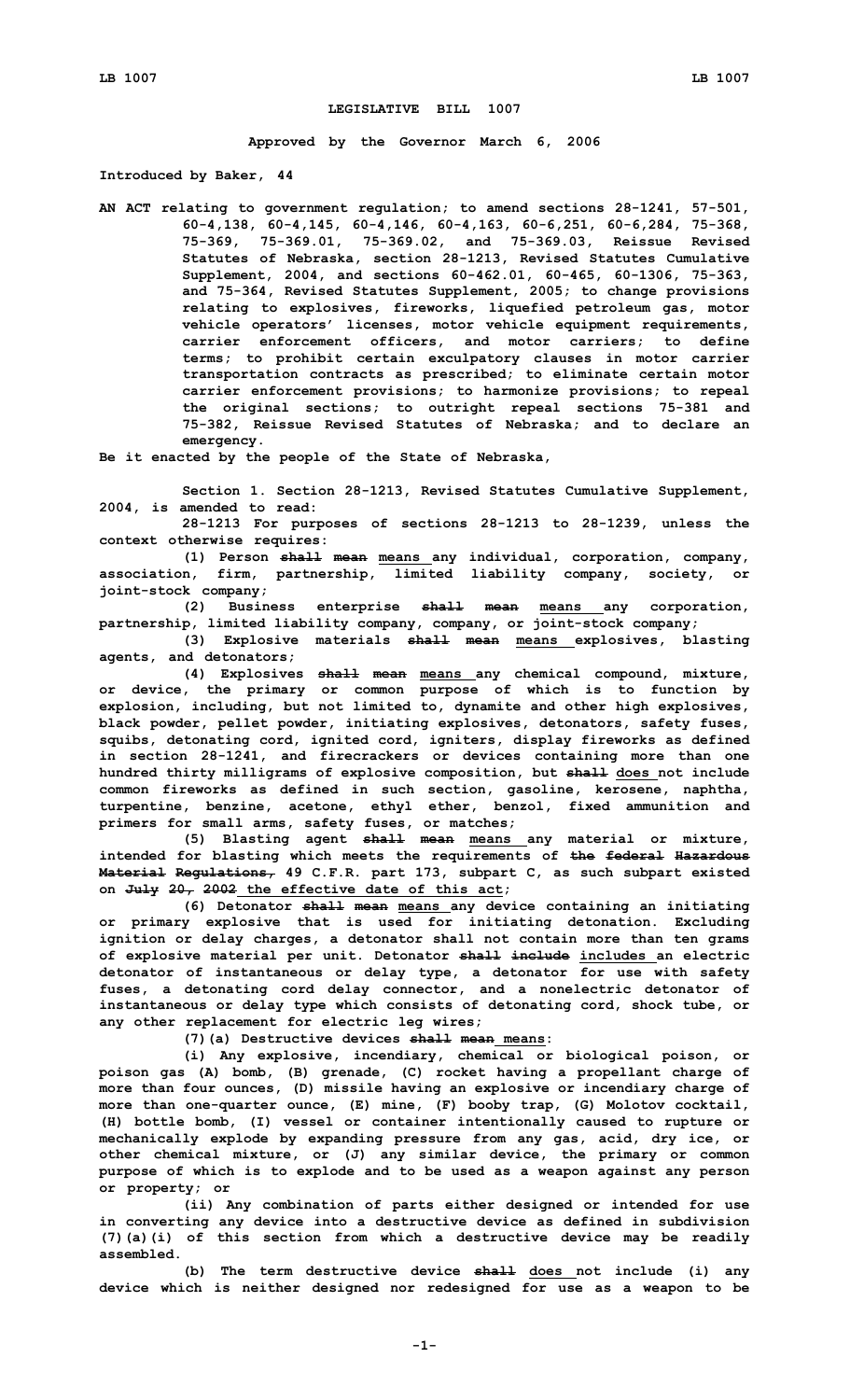**used against person or property, (ii) any device, although originally designed for use as <sup>a</sup> weapon, which is redesigned for use as <sup>a</sup> signaling, pyrotechnic, line-throwing, safety, or similar device, (iii) surplus ordnance sold, loaned, or given by the Secretary of the Army pursuant to 10 U.S.C. 4684(2), 4685, or 4686, as such sections existed on July 20, 2002 the effective date of this act, (iv) any other device which the Nebraska State Patrol finds is not likely to be used as <sup>a</sup> weapon or is an antique, or (v) any other device possessed under circumstances negating an intent that the device be used as <sup>a</sup> weapon against any person or property;**

**(8) Federal permittee shall mean means any lawful user of explosive materials who has obtained <sup>a</sup> federal user permit under 18 U.S.C. chapter 40, as such chapter existed on July 20, 2002 the effective date of this act;**

**(9) Federal licensee shall mean means any importer, manufacturer, or dealer in explosive materials who has obtained <sup>a</sup> federal importers', manufacturers', or dealers' license under 18 U.S.C. chapter 40, as such chapter existed on July 20, 2002 the effective date of this act; and**

**(10) Smokeless propellants shall mean means solid propellants commonly called smokeless powders in the trade and used in small arms ammunition.**

**Sec. 2. Section 28-1241, Reissue Revised Statutes of Nebraska, is amended to read:**

**28-1241 As used in sections 28-1239.01 and 28-1241 to 28-1252, unless the context otherwise requires:**

**(1) Distributor shall mean means any person engaged in the business of making sales of fireworks at wholesale in this state to any person engaged in the business of making sales of fireworks either as <sup>a</sup> jobber or as <sup>a</sup> retailer or both;**

**(2) Jobber shall mean means any person engaged in the business of making sales of fireworks at wholesale to any other person engaged in the business of making sales at retail;**

**(3) Retailer shall mean means any person engaged in the business of making sales of fireworks at retail to consumers or to persons other than distributors or jobbers;**

**(4) Sale shall include includes barter, exchange, or gift or offer therefor and each such transaction made by any person, whether as principal, proprietor, agent, servant, or employee;**

**(5) Fireworks shall mean means any composition or device designed for the purpose of producing <sup>a</sup> visible or audible effect by combustion, deflagration, or detonation and which meets the definition of common or special fireworks set forth by the United States Department of Transportation in 49 C.F.R. Title 49 of the Code of Federal Regulations;**

**(6) Common fireworks shall mean means any small firework device designed to produce visible effects by combustion and which is required to comply with the construction, chemical composition, and labeling regulations of the United States Consumer Product Safety Commission set forth in 16 C.F.R., small devices designed to produce audible effects such as whistling devices, ground devices containing fifty milligrams or less of explosive composition, and aerial devices and firecrackers containing one hundred thirty milligrams or less of explosive composition. Class C explosives as classified by the United States Department of Transportation shall be considered common fireworks;**

**(7) Permissible fireworks shall mean means only sparklers, vesuvius fountains, spray fountains, torches, color fire cones, star and comet type color aerial shells without explosive charge for the purpose of making <sup>a</sup> noise, lady fingers, not to exceed seven-eighths of an inch in length or one-eighth inch in diameter, total explosive composition not to exceed fifty milligrams in weight, color wheels, and any other fireworks approved under section 28-1247; and**

**(8) Display fireworks shall mean means those materials manufactured exclusively for use in public exhibitions or displays of fireworks designed to produce visible or audible effects by combustion, deflagration, or detonation. Display fireworks shall include includes, but not be is not limited to, firecrackers containing more than one hundred thirty milligrams of explosive composition, aerial shells containing more than forty grams of explosive composition, and other display pieces which exceed the limits for classification as common fireworks. Class B explosives as classified by the United States Department of Transportation shall be considered display fireworks. Display fireworks shall be considered an explosive as defined in section 28-1213 and shall be subject to sections 28-1213 to 28-1239, except that display fireworks may be purchased, received, and discharged by the holder of an approved display permit issued pursuant to section 28-1239.01.**

**Sec. 3. Section 57-501, Reissue Revised Statutes of Nebraska, is**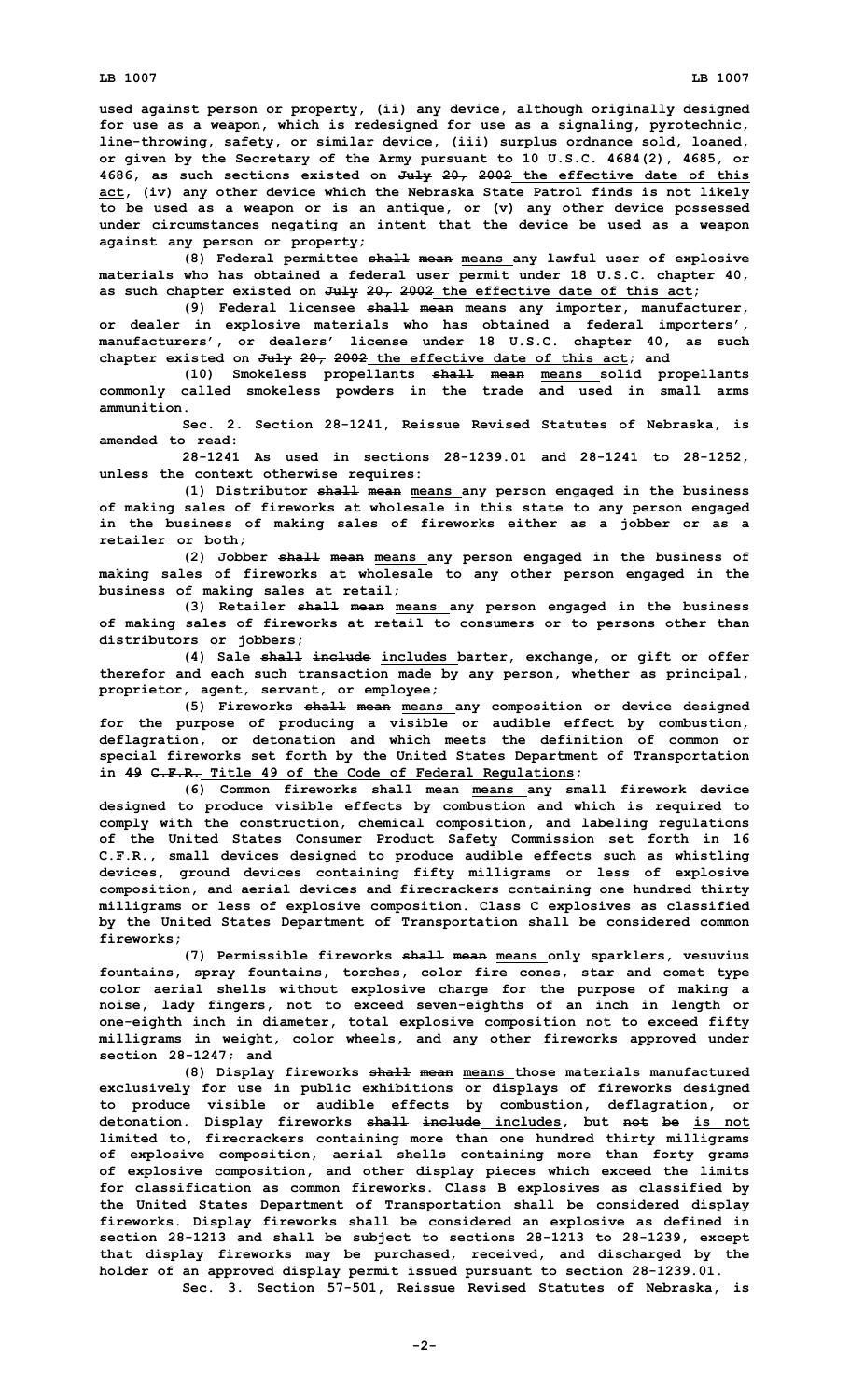**amended to read:**

**57-501 As used in sections 57-501 to 57-507, unless the context otherwise requires:**

**(1) Person means and includes any person, firm, or corporation;**

**(2) Owner means and includes (a) any person who holds <sup>a</sup> written bill of sale or other instrument under which title to the container was transferred to such person, (b) any person who holds <sup>a</sup> paid or receipted invoice showing purchase and payment of such container, (c) any person whose name, initials, mark, or other identifying device has been plainly and legibly stamped or otherwise shown upon the surface of such container for <sup>a</sup> period of not less than one year prior to the final enactment and approval of sections 57-501 to 57-507, or (d) any manufacturer of <sup>a</sup> container who has not sold or transferred ownership thereof by written bill of sale or otherwise;**

**(3) Liquefied petroleum gas means and includes any material which is composed predominantly of hydrocarbons or mixtures of the same, such as propane, propylene, butanes (normal butane and isobutane), and butylenes;**

**(4) Container means any vessel, including <sup>a</sup> cylinder or tank, used for storing of liquefied petroleum gas; and**

**(5) Cylinder means <sup>a</sup> container constructed in accordance with the United States Department of Transportation specifications in 49 C.F.R. Title 49 of the Code of Federal Regulations as they exist existed on September 1, 2001 the effective date of this act.**

**Sec. 4. Section 60-462.01, Revised Statutes Supplement, 2005, is amended to read:**

**60-462.01 For purposes of the Motor Vehicle Operator's License Act, the following federal regulations are adopted as Nebraska law as they existed on January 1, 2005 2006:**

**(1) Beginning on an implementation date designated by the director, the federal requirements for interstate shipment of etiologic agents, 42 C.F.R. part 72; and**

**(2) The parts, subparts, and sections of 49 C.F.R. Title 49 of the Code of Federal Regulations, as referenced in the Motor Vehicle Operator's License Act.**

**Sec. 5. Section 60-465, Revised Statutes Supplement, 2005, is amended to read:**

**60-465 (1) Commercial motor vehicle means <sup>a</sup> motor vehicle or combination of motor vehicles used in commerce to transport passengers or property if the motor vehicle:**

**(a) Has <sup>a</sup> gross combination weight rating of eleven thousand seven hundred ninety-four kilograms or more (twenty-six thousand one pounds or more) inclusive of <sup>a</sup> towed unit with <sup>a</sup> gross vehicle weight rating of more than four thousand five hundred thirty-six kilograms (ten thousand pounds);**

**(b) Has <sup>a</sup> gross vehicle weight rating of eleven thousand seven hundred ninety-four or more kilograms (twenty-six thousand one pounds or more);**

**(c) Is designed to transport sixteen or more passengers, including the driver; or**

**(d) Is of any size and is used in the transportation of materials found to be hazardous for the purposes of the federal Hazardous Materials Transportation Act and which require the motor vehicle to be placarded under the federal Hazardous Material Regulations, 49 C.F.R. part 172, subpart F.**

**(2) Commercial motor vehicle does not include (a) <sup>a</sup> farm truck as defined in section 60-325 other than a combination of truck-tractors and semitrailers when such farm truck is operated within one hundred fifty miles of the registered owner's farm or ranch, (b) any recreational vehicle as defined in section 60-347 or motor vehicle towing <sup>a</sup> cabin trailer as defined in sections 60-314 and 60-339, (c) any emergency vehicle operated by <sup>a</sup> public or volunteer fire department, or (d) any motor vehicle owned or operated by the United States Department of Defense or Nebraska National Guard when such motor vehicle is driven by uniformed, military operators performing duty in the active service of the United States or this state.**

**Sec. 6. Section 60-4,138, Reissue Revised Statutes of Nebraska, is amended to read:**

**60-4,138 (1) Commercial drivers' licenses and restricted commercial drivers' licenses shall be issued by the Department of Motor Vehicles, shall be classified as provided in subsection (2) of this section, and shall bear such endorsements and restrictions as are provided in subsections (3) and (4) of this section.**

**(2) Commercial motor vehicle classifications for purposes of commercial drivers' licenses shall be as follows:**

**(a) Class <sup>A</sup> Combination Vehicle** — **Any combination of motor vehicles and towed vehicles with <sup>a</sup> gross vehicle weight rating of more than twenty-six**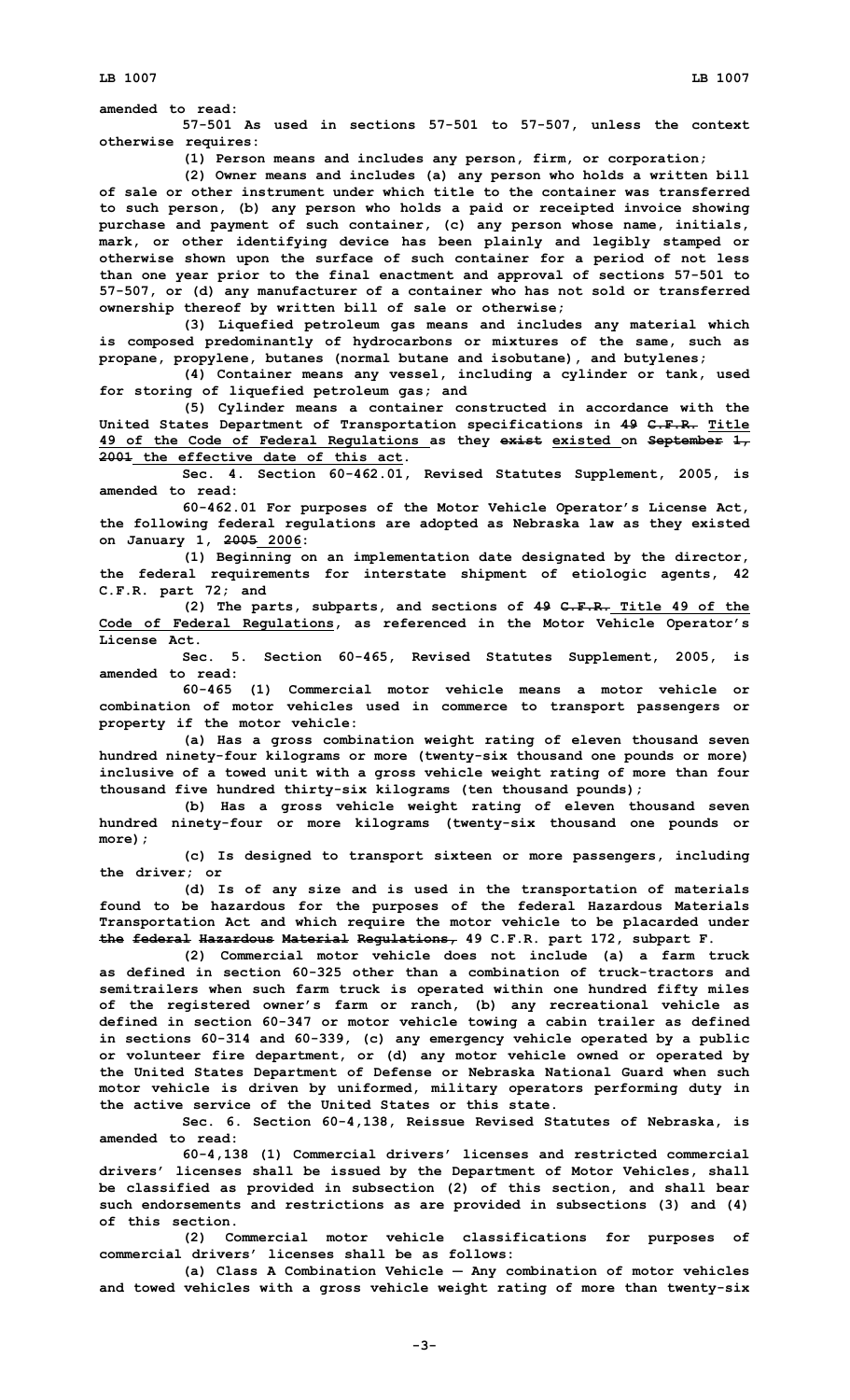**thousand pounds if the gross vehicle weight rating of the vehicles being towed are in excess of ten thousand pounds;**

**(b) Class <sup>B</sup> Heavy Straight Vehicle** — **Any single commercial motor vehicle with <sup>a</sup> gross vehicle weight rating of twenty-six thousand one pounds or more or any such commercial motor vehicle towing <sup>a</sup> vehicle with <sup>a</sup> gross vehicle weight rating not exceeding ten thousand pounds; and**

**(c) Class C Small Vehicle** — **Any single commercial motor vehicle with <sup>a</sup> gross vehicle weight rating of less than twenty-six thousand one pounds or any such commercial motor vehicle towing <sup>a</sup> vehicle with <sup>a</sup> gross vehicle weight rating not exceeding ten thousand pounds comprising:**

**(i) Motor vehicles designed to transport sixteen or more passengers, including the driver; and**

**(ii) Motor vehicles used in the transportation of hazardous materials and required to be placarded pursuant to section 75-364.**

**(3) The endorsements to <sup>a</sup> commercial driver's license shall be as follows:**

**(a) <sup>T</sup>** — **Double/triple trailers;**

- **(b) <sup>P</sup> Passenger;**
- **(c) N Tank vehicle;**
- **(d) H Hazardous materials;**
- **(e) X Combination tank vehicle and hazardous materials; and**
- **(f) S School bus.**

**(4) The restrictions to <sup>a</sup> commercial driver's license shall be as follows:**

**(a) <sup>I</sup>** — **Operation of <sup>a</sup> commercial motor vehicle only in intrastate commerce due to an exemption from 49 C.F.R. part 391 pursuant to subsection (2) (4) of section 75-363;**

**(b) <sup>K</sup>** — **Operation of <sup>a</sup> commercial motor vehicle only in intrastate commerce;**

**(c) <sup>L</sup>** — **Operation of only <sup>a</sup> commercial motor vehicle which is not equipped with air brakes;**

**(d) <sup>M</sup>** — **Operation of <sup>a</sup> commercial motor vehicle which is not <sup>a</sup> Class A bus;**

**(e) <sup>N</sup>** — **Operation of <sup>a</sup> commercial motor vehicle which is not <sup>a</sup> Class A or Class B bus; and**

**(f) O** — **Operation of <sup>a</sup> commercial motor vehicle which is not <sup>a</sup> tractor-trailer combination.**

**Sec. 7. Section 60-4,145, Reissue Revised Statutes of Nebraska, is amended to read:**

**60-4,145 Upon making any application pursuant to section 60-4,144, any applicant who operates or expects to operate <sup>a</sup> commercial motor vehicle in interstate or foreign commerce and who is subject to 49 C.F.R. part 391 of the federal Motor Carrier Safety Regulations adopted pursuant to section 75-363 shall certify that the applicant meets the qualification requirements of 49 C.F.R. part 391. <sup>A</sup> commercial driver's license examiner may require any applicant making certification pursuant to this section to demonstrate with or without the aid of corrective devices sufficient powers of eyesight to enable him or her to operate <sup>a</sup> commercial motor vehicle in conformance with the minimum vision requirements of 49 C.F.R. part 391 of the federal Motor Carrier Safety Regulations adopted pursuant to section 75-363. If from the examination given it appears that any applicant's powers of eyesight are such that he or she cannot meet the minimum vision requirements, the examiner shall allow the applicant to present an ophthalmologist's or optometrist's certificate to the effect that the applicant has sufficient powers of eyesight for such purpose before issuing <sup>a</sup> commercial driver's license to the applicant. If the examination given by the commercial driver's license examiner or the ophthalmologist's or optometrist's certificate indicates that the applicant must wear <sup>a</sup> corrective device to meet the minimum vision requirements established by this section, the applicant shall have the use of the commercial driver's license issued to him or her restricted to wearing <sup>a</sup> corrective device while operating <sup>a</sup> motor vehicle. An applicant who has been issued <sup>a</sup> waiver or exemption by the Federal Highway Motor Carrier Safety Administration from the vision requirements set forth in 49 C.F.R. 391.41(b)(10) may be issued an interstate commercial driver's license without meeting the vision requirements set forth in 49 C.F.R. 391.41(b)(10).**

**Sec. 8. Section 60-4,146, Reissue Revised Statutes of Nebraska, is amended to read:**

**60-4,146 (1) Upon making application pursuant to section 60-4,144, any applicant who operates or expects to operate <sup>a</sup> commercial motor vehicle solely in intrastate commerce and who is not subject to 49 C.F.R. part 391 of the federal Motor Carrier Safety Regulations adopted pursuant to section 75-363 shall certify that he or she is not subject to 49 C.F.R. part 391.**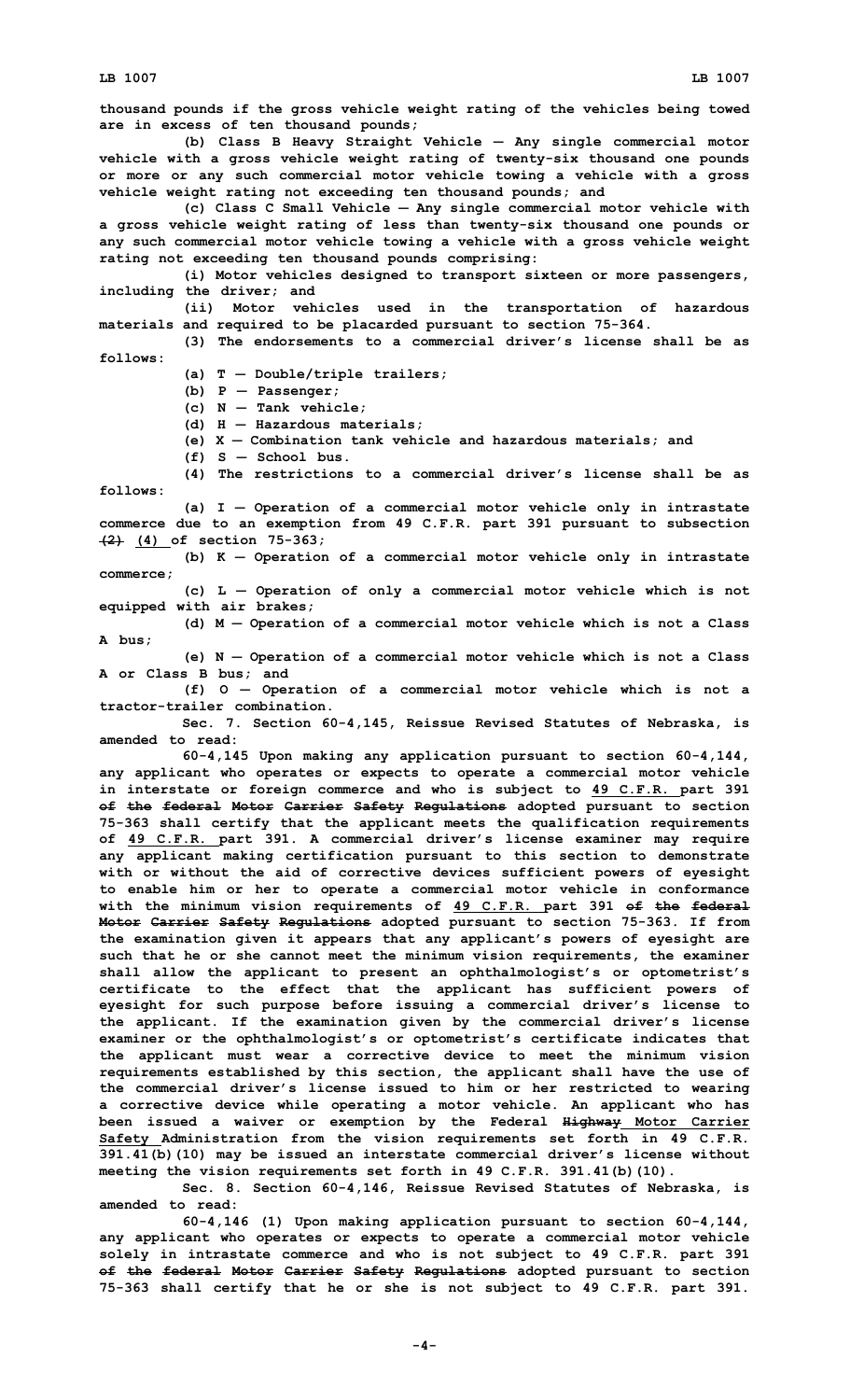**Any applicant for <sup>a</sup> Class A commercial driver's license shall satisfy the examiner that he or she is eighteen years of age or older. Any applicant for <sup>a</sup> Class B or C commercial driver's license shall satisfy the examiner that he or she is eligible for issuance of <sup>a</sup> Class O operator's license. Any applicant making certification pursuant to this section shall meet the physical and vision requirements established in section 60-4,118 and shall be subject to the provisions of such section relating to the Health Advisory Board.**

**(2) An applicant who certifies that he or she is exempt from the physical qualifications and examination requirements of 49 C.F.R. part 391 pursuant to subsection (2) (4) of section 75-363 shall meet the physical and vision requirements established in section 60-4,118 and shall be subject to the provisions of such section relating to the Health Advisory Board. A successful applicant shall be issued <sup>a</sup> commercial driver's license which restricts the holder to operating <sup>a</sup> commercial motor vehicle solely in intrastate commerce and which also indicates that the holder is exempt from the physical qualifications and examination requirements prescribed by 49 C.F.R. part 391. Two years after the initial issuance of such license and upon renewal, and every two years following renewal, the holder of the commercial driver's license shall present to the Department of Motor Vehicles upon request, on <sup>a</sup> form to be prescribed by the department, <sup>a</sup> statement from <sup>a</sup> physician detailing that based upon his or her examination of the applicant the medical or physical condition in existence prior to July 30, 1996, which would otherwise render the individual not qualified under federal standards, has not significantly worsened or that another nonqualifying medical or physical condition has not developed.**

**(3) An applicant who certifies that he or she is not subject to 49 C.F.R. part 391 under subsection (1) of this section or who certifies that he or she is exempt from 49 C.F.R. part 391 under subsection (2) of this section shall answer the following questions on the application:**

**(a) Have you within the last three months (e.g. due to diabetes, epilepsy, mental illness, head injury, stroke, heart condition, neurological disease, etc.):**

**(i) lost voluntary control or consciousness ... yes ... no**

**(ii) experienced vertigo or multiple episodes of dizziness or fainting ... yes ... no**

**(iii) experienced disorientation ... yes ... no**

**(iv) experienced seizures ... yes ... no**

**(v) experienced impairment of memory, memory loss ... yes ... no Please explain: .........................................**

**(b) Do you experience any condition which affects your ability to operate <sup>a</sup> motor vehicle? (e.g. due to loss of, or impairment of, foot, leg, hand, arm; neurological or neuromuscular disease, etc.) ... yes ... no Please explain: .........................................**

**(c) Since the issuance of your last driver's license/permit has your health or medical condition changed or worsened? ... yes ... no Please explain, including how the above affects your ability to drive: ...................................................................**

**Sec. 9. Section 60-4,163, Reissue Revised Statutes of Nebraska, is amended to read:**

**60-4,163 No person shall operate or be in the actual physical control of <sup>a</sup> commercial motor vehicle while having any alcoholic liquor in his or her body. Any person who operates or is in the actual physical control of <sup>a</sup> commercial motor vehicle while having any alcoholic liquor in his or her body or who refuses to submit to <sup>a</sup> test or tests to determine the alcoholic content of his or her blood or breath shall be placed out of service for twenty-four hours, shall be subject to disqualification as provided in sections 60-4,167 and 60-4,168, and shall be subject to prosecution for any violation of sections 60-6,196 and 60-6,197.**

**Any order to place <sup>a</sup> person out of service for twenty-four hours issued by <sup>a</sup> law enforcement officer shall be made pursuant to section 49 C.F.R. 392.5(c) of the federal Motor Carrier Safety Regulations adopted pursuant to section 75-363. , as such regulation existed on September 1, 2001. Sec. 10. Section 60-6,251, Reissue Revised Statutes of Nebraska, is**

**amended to read:**

**60-6,251 (1) No person shall alter the traction surface of pneumatic tires by regrooving.**

**(2) No person shall knowingly operate on any highway in this state any motor vehicle on which the traction surface of any pneumatic tire thereof has been regrooved. No person shall sell, exchange, or offer for sale or exchange such <sup>a</sup> tire.**

**(3) This section shall not apply to regrooved commercial vehicle tires which are designed and constructed in such <sup>a</sup> manner that any regrooving**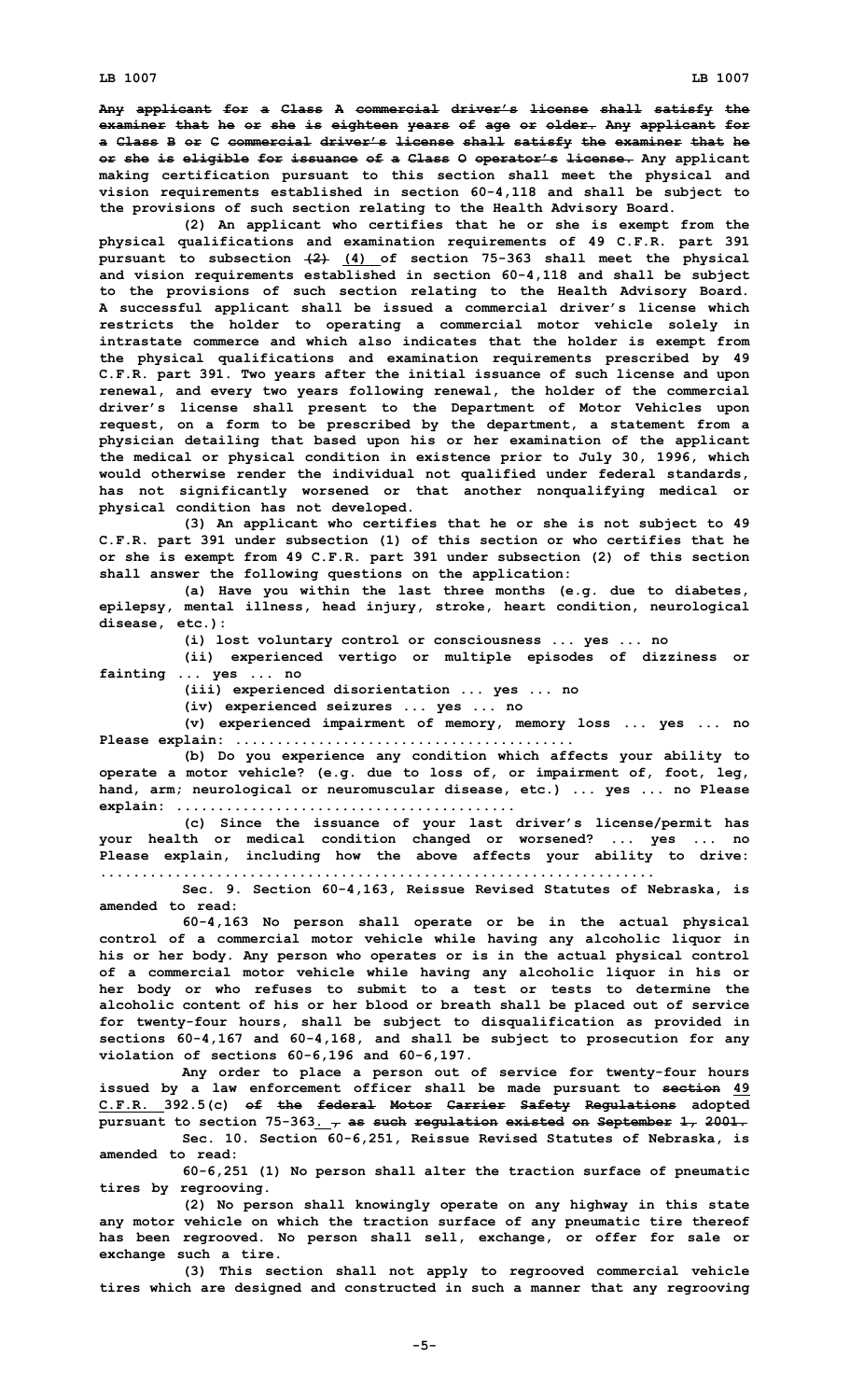**complies with the federal Motor Carrier Safety parts, subparts, and sections of Title 49 of the Code of Federal Regulations adopted pursuant to section 75-363.**

**Sec. 11. Section 60-6,284, Reissue Revised Statutes of Nebraska, is amended to read:**

**60-6,284 The drawbar or other connection between any two vehicles, one of which is towing or drawing the other on <sup>a</sup> highway, shall not exceed fifteen feet in length from one vehicle to the other, except <sup>a</sup> vehicle being towed with <sup>a</sup> connection device that is an integral component of the vehicle and is designed to attach to <sup>a</sup> lead unit with construction in such <sup>a</sup> manner as to allow articulation at the attachment point on the chassis of the towed vehicle but not to allow lateral or side-to-side movement. Such connecting device shall meet the safety standards for towbar failure or disconnection in the federal Motor Carrier Safety parts, subparts, and sections of Title 49 of the Code of Federal Regulations adopted pursuant to section 75-363 and shall have displayed at approximately the halfway point between the towing vehicle and the towed vehicle on the connecting mechanism <sup>a</sup> red flag or other signal or cloth not less than twelve inches both in length and width that shall be at least five feet and not more than ten feet from the level of the paving and shall be displayed along the outside line on both sides of the towing and towed vehicles. Whenever such connection consists of <sup>a</sup> chain, rope, or cable, there shall be displayed upon such connection <sup>a</sup> red flag or other signal or cloth not less than twelve inches both in length and width.**

**Sec. 12. Section 60-1306, Revised Statutes Supplement, 2005, is amended to read:**

**60-1306 The carrier enforcement officers shall have the power (1) of peace officers solely for the purpose of enforcing the International Fuel Tax Agreement Act and the provisions of law relating to the size, weight, and load and the Motor Vehicle Registration Act pertaining to buses, motor trucks, truck-tractors, semitrailers, trailers, and towed vehicles, (2) when in uniform, to require the driver thereof to stop and exhibit his or her operator's license and registration issued for the vehicle and submit to an inspection of such vehicle, the license plates, the registration thereon, and licenses and permits required under the motor fuel laws, (3) to make arrests upon view and without warrant for any violation committed in their presence of the provisions of the Motor Vehicle Operator's License Act or of any other law regulating the operation of vehicles or the use of the highways while in the performance of their duties referred to in subdivisions (1) and (2) of this section and of sections 60-1308, 60-1309, and 75-363 to 75-369.07 and section 14 of this act, (4) to make arrests upon view and without warrant for any violation committed in their presence which is <sup>a</sup> misdemeanor or felony under the laws of this state while in the performance of their duties referred to in subdivisions (1) and (2) of this section and of sections 60-1308, 60-1309, and 75-363 to 75-369.07 and section 14 of this act, and (5) to make arrests on warrant for any violation which is <sup>a</sup> misdemeanor or felony under the laws of this state while in the performance of their duties referred to in subdivisions (1) and (2) of this section and of sections 60-1308, 60-1309, and 75-363 to 75-369.07 and section 14 of this act.**

**Any funds used to arm carrier enforcement officers shall be paid solely from the Carrier Enforcement Cash Fund. The amount of funds shall be determined by the Superintendent of Law Enforcement and Public Safety.**

**Sec. 13. Section 75-363, Revised Statutes Supplement, 2005, is amended to read:**

**75-363 (1) The parts, subparts, and sections of the federal Motor Carrier Safety Regulations, 49 C.F.R. Title 49 of the Code of Federal Regulations listed below, as modified in this section, or and any other parts, subparts, and sections referred to by such parts, subparts, and sections, in existence and effective as of January 1, 2005 2006, are adopted as Nebraska law.**

**(2) Except as otherwise provided in this section, the regulations shall be applicable to:**

**(a) All motor all carriers, drivers, and vehicles to which the federal regulations apply; and**

**(b) All motor carriers transporting persons or property in intrastate commerce to include:**

**(i) All , to all vehicles of intrastate such motor carriers with <sup>a</sup> gross vehicle weight rating, gross combination weight rating, gross vehicle weight, or gross combination weight over ten thousand pounds;**

**(ii) All , to all vehicles of intrastate such motor carriers designed or used to transport more than eight passengers, including the driver, for compensation, or designed or used to transport more than fifteen passengers, including the driver, and not used to transport passengers for**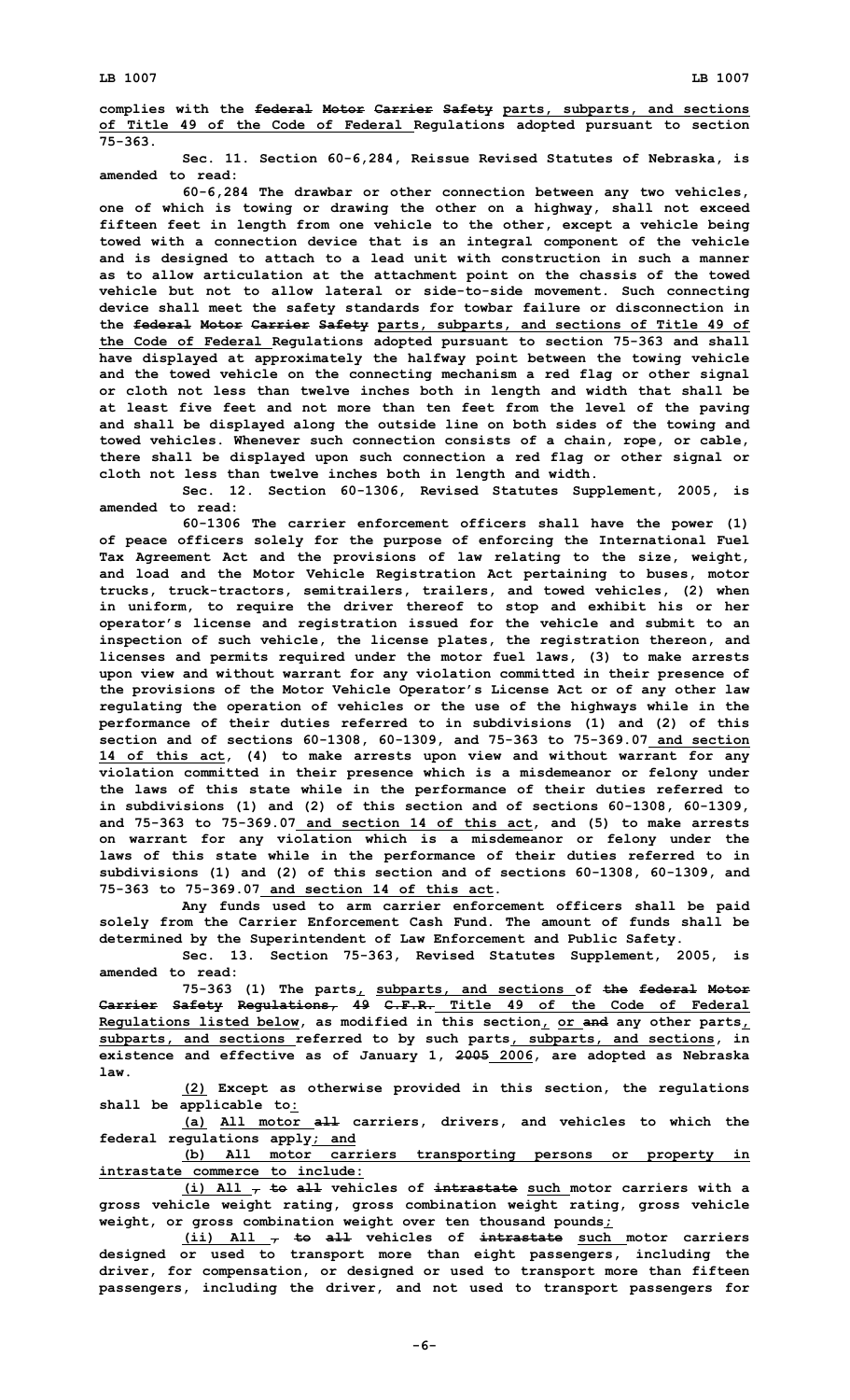**compensation;**

**(iii) All vehicles of such motor carriers transporting hazardous materials required to be placarded pursuant to section 75-364; and**

**(iv) All , to all intrastate motor carriers in the operation of vehicles with <sup>a</sup> gross vehicle weight rating, gross combination weight rating, gross vehicle weight, or gross combination weight over ten thousand pounds, to all intrastate motor carriers in the operation of vehicles designed or used to transport more than eight passengers, including the driver, for compensation, or designed or used to transport more than fifteen passengers, including the driver, and not used to transport passengers for compensation, and to all drivers of such vehicles motor carriers if the drivers are operating <sup>a</sup> commercial motor vehicle as defined in section 60-465 which requires <sup>a</sup> commercial driver's license.**

**(3) The Legislature hereby adopts, as modified in this section, the following parts of Title 49 of the Code of Federal Regulations:**

**(a) Part 382** — **Controlled Substances And Alcohol Use And Testing;**

**(b) Part 385** — **Safety Fitness Procedures;**

**(c) Part 387** ― **Minimum Levels of Financial Responsibility for Motor Carriers;**

**(d) Part 390** — **Federal Motor Carrier Safety Regulations; General;**

**(d) (e) Part 391** — **Qualifications Of Drivers And Longer Combination Vehicle (LCV) Driver Instructors;**

**(e) (f) Part 392** — **Driving Of Commercial Motor Vehicles;**

**(f) (g) Part 393** — **Parts And Accessories Necessary For Safe Operation;**

**(g) (h) Part 395** — **Hours Of Service Of Drivers;**

**(h) (i) Part 396** — **Inspection, Repair, And Maintenance;**

**(i) (j) Part 397** — **Transportation Of Hazardous Materials; Driving And Parking Rules; and**

**(j) (k) Part 398** — **Transportation Of Migrant Workers.**

**(2) (4) The provisions of subpart E,** ― **Physical Qualifications And Examinations, of 49 C.F.R. part 391,** ― **Qualifications Of Drivers, And Longer Combination Vehicle (LCV) Driver Instructors shall not apply to any driver subject to this section who: (a) Operates <sup>a</sup> commercial motor vehicle exclusively in intrastate commerce; and (b) holds, or has held, <sup>a</sup> commercial driver's license issued by this state prior to July 30, 1996.**

**(3) (5) The regulations adopted in subsection (1) (3) of this section shall not apply to farm trucks registered pursuant to section 60-3,146 with <sup>a</sup> gross weight of sixteen tons or less or to fertilizer and agricultural chemical application and distribution equipment transported in units with <sup>a</sup> capacity of three thousand five hundred gallons or less if the equipment is not required to be placarded pursuant to section 75-364. The following parts and sections of the federal Motor Carrier Safety Regulations 49 C.F.R. chapter III shall not apply to drivers of farm trucks registered pursuant to section 60-3,146 and operated solely in intrastate commerce:**

**(a) All of part 391;**

**(b) Section 395.8 of part 395; and**

**(c) Section 396.11 of part 396.**

**(4) (6) For purposes of this section, intrastate motor carriers shall not include any motor carrier or driver excepted from the federal Motor Carrier Safety Regulations 49 C.F.R. chapter III by section 390.3(f) of part 390 or any nonprofit entity, operating solely in intrastate commerce, organized for the purpose of furnishing electric service.**

**(5) (7) Part 395** — **Hours Of Service Of Drivers shall apply to motor carriers and drivers who engage in intrastate commerce as defined in section 75-302 14 of this act, except that no motor carrier who engages in intrastate commerce shall permit or require any driver used by it to drive nor shall any driver drive:**

**(a) More than twelve hours following eight consecutive hours off duty; or**

**(b) For any period after having been on duty sixteen hours following eight consecutive hours off duty.**

**No motor carrier who engages in intrastate commerce shall permit or require <sup>a</sup> driver of <sup>a</sup> commercial motor vehicle, regardless of the number of motor carriers using the driver's services, to drive, nor shall any driver of <sup>a</sup> commercial motor vehicle drive, for any period after:**

**(i) Having been on duty seventy hours in any seven consecutive days if the employing motor carrier does not operate every day of the week; or**

**(ii) Having been on duty eighty hours in any period of eight consecutive days if the employing motor carrier operates motor vehicles every day of the week.**

**(6) (8) Part 395** — **Hours Of Service Of Drivers, as adopted in**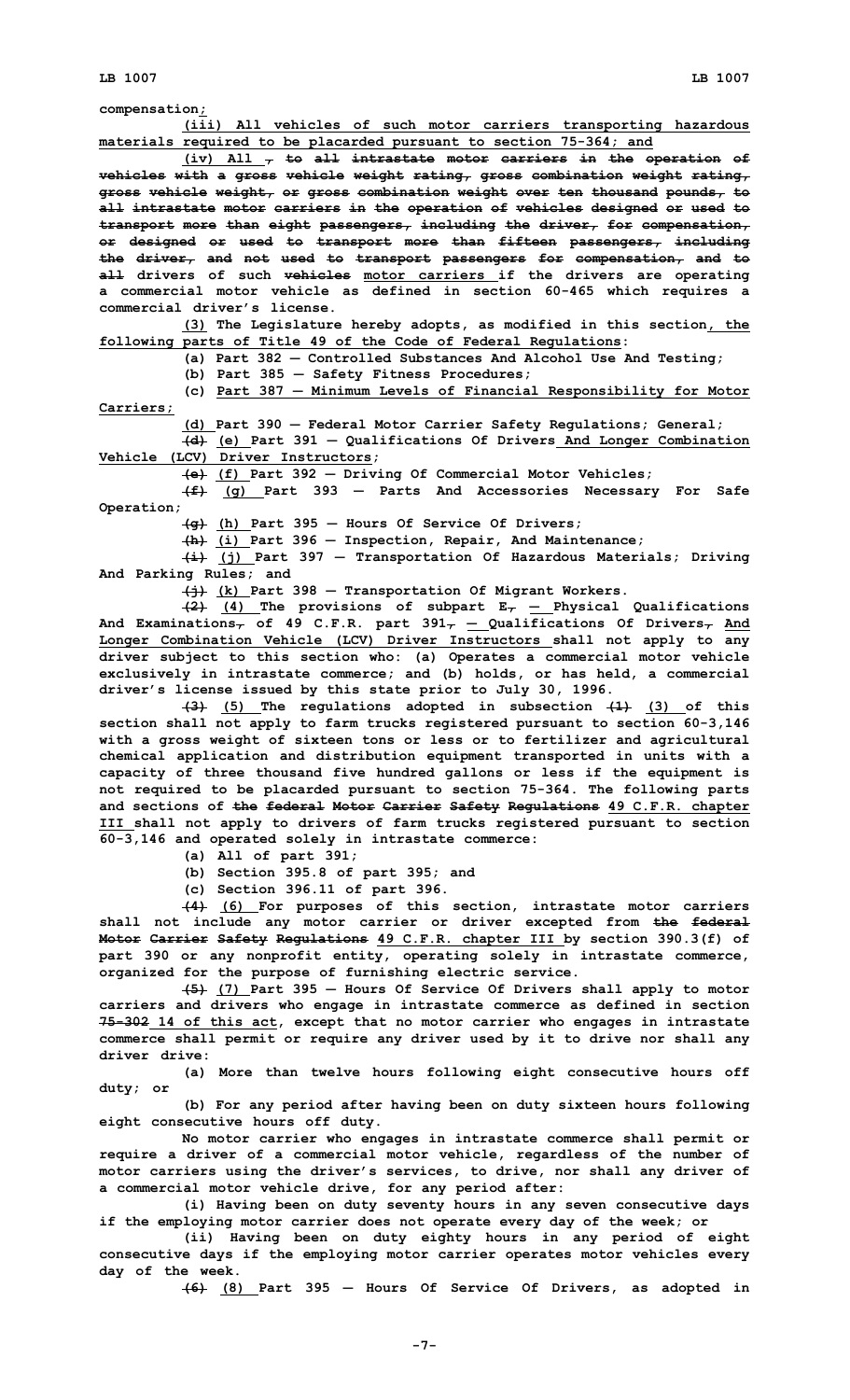**subsections (1) (3) and (5) (7) of this section, relating to maximum driving and on-duty time for drivers, shall not apply to drivers transporting agricultural commodities or farm supplies for agricultural purposes when the transportation of such commodities or supplies occurs within a one-hundred-air-mile radius of the source of the commodities or the distribution point for the supplies when such transportation occurs during the period beginning on February 15 up to and including December 15 of each calendar year.**

**(7) (9) Section 390.21 of part 390** — **Federal Motor Carrier Safety Regulations; General, 49 C.F.R. 390.21** — **Marking of commercial motor vehicles, Of Commercial Motor Vehicles shall not apply to farm trucks and farm truck-tractors registered pursuant to section 60-3,146 and operated solely in intrastate commerce.**

**(10) 49 C.F.R. 392.9a** ― **Operating Authority shall not apply to Nebraska motor carriers operating commercial motor vehicles solely in intrastate commerce.**

**Sec. 14. For purposes of sections 75-363 to 75-369.07 and this section, unless the context otherwise requires:**

**(1) Accident means:**

**(a) Except as provided in subdivision (b) of this subdivision, an occurrence involving <sup>a</sup> commercial motor vehicle operating on <sup>a</sup> highway in interstate or intrastate commerce which results in:**

**(i) <sup>A</sup> fatality;**

**(ii) Bodily injury to <sup>a</sup> person who, as <sup>a</sup> result of the injury, immediately receives medical treatment away from the scene of the accident; or (iii) One or more motor vehicles incurring disabling damage as <sup>a</sup>**

**result of the accident, requiring the motor vehicles to be transported away from the scene by <sup>a</sup> tow truck or other motor vehicle. (b) The term accident does not include:**

**(i) An occurrence involving only boarding and alighting from <sup>a</sup> stationary motor vehicle; or**

**(ii) An occurrence involving only the loading or unloading of cargo; (2) Bulk packaging means <sup>a</sup> packaging, other than <sup>a</sup> vessel or <sup>a</sup> barge, including <sup>a</sup> transport vehicle or freight container, in which hazardous**

**materials are loaded with no intermediate form of containment and which has: (a) <sup>A</sup> maximum capacity greater than one hundred nineteen gallons as**

**<sup>a</sup> receptacle for <sup>a</sup> liquid;**

**(b) <sup>A</sup> maximum net mass greater than eight hundred eighty-two pounds and <sup>a</sup> maximum capacity greater than one hundred nineteen gallons as <sup>a</sup> receptacle for <sup>a</sup> solid; or**

**(c) <sup>A</sup> water capacity greater than one thousand pounds as <sup>a</sup> receptacle for <sup>a</sup> gas as defined in 49 C.F.R. 173.115;**

**(3) Cargo tank means <sup>a</sup> bulk packaging that:**

**(a) Is <sup>a</sup> tank intended primarily for the carriage of liquids or gases and includes appurtenances, reinforcements, fittings, and closures;**

**(b) Is permanently attached to or forms <sup>a</sup> part of <sup>a</sup> motor vehicle or is not permanently attached to <sup>a</sup> motor vehicle but which, by reason of its size, construction, or attachment to <sup>a</sup> motor vehicle, is loaded or unloaded without being removed from the motor vehicle; and**

**(c) Is not fabricated under <sup>a</sup> specification for cylinders, intermediate bulk containers, multi-unit tank-car tanks, portable tanks, or tank cars;**

**(4) Cargo tank motor vehicle means <sup>a</sup> motor vehicle with one or more cargo tanks permanently attached to or forming an integral part of the motor vehicle;**

**(5) Commercial enterprise means any business activity relating to or based upon the production, distribution, or consumption of goods or services;**

**(6) Commercial motor vehicle means any self-propelled or towed motor vehicle used on <sup>a</sup> highway in interstate commerce or intrastate commerce to transport passengers or property when the vehicle:**

**(a) Has <sup>a</sup> gross vehicle weight rating or gross combination weight rating or gross vehicle weight or gross combination weight of ten thousand one pounds or more, whichever is greater;**

**(b) Is designed or used to transport more than eight passengers, including the driver, for compensation;**

**(c) Is designed or used to transport more than fifteen passengers, including the driver, and is not used to transport passengers for compensation; or**

**(d) Is used in transporting material found to be hazardous and such material is transported in <sup>a</sup> quantity requiring placarding pursuant to section 75-364;**

**(7) Compliance review means an onsite examination of motor**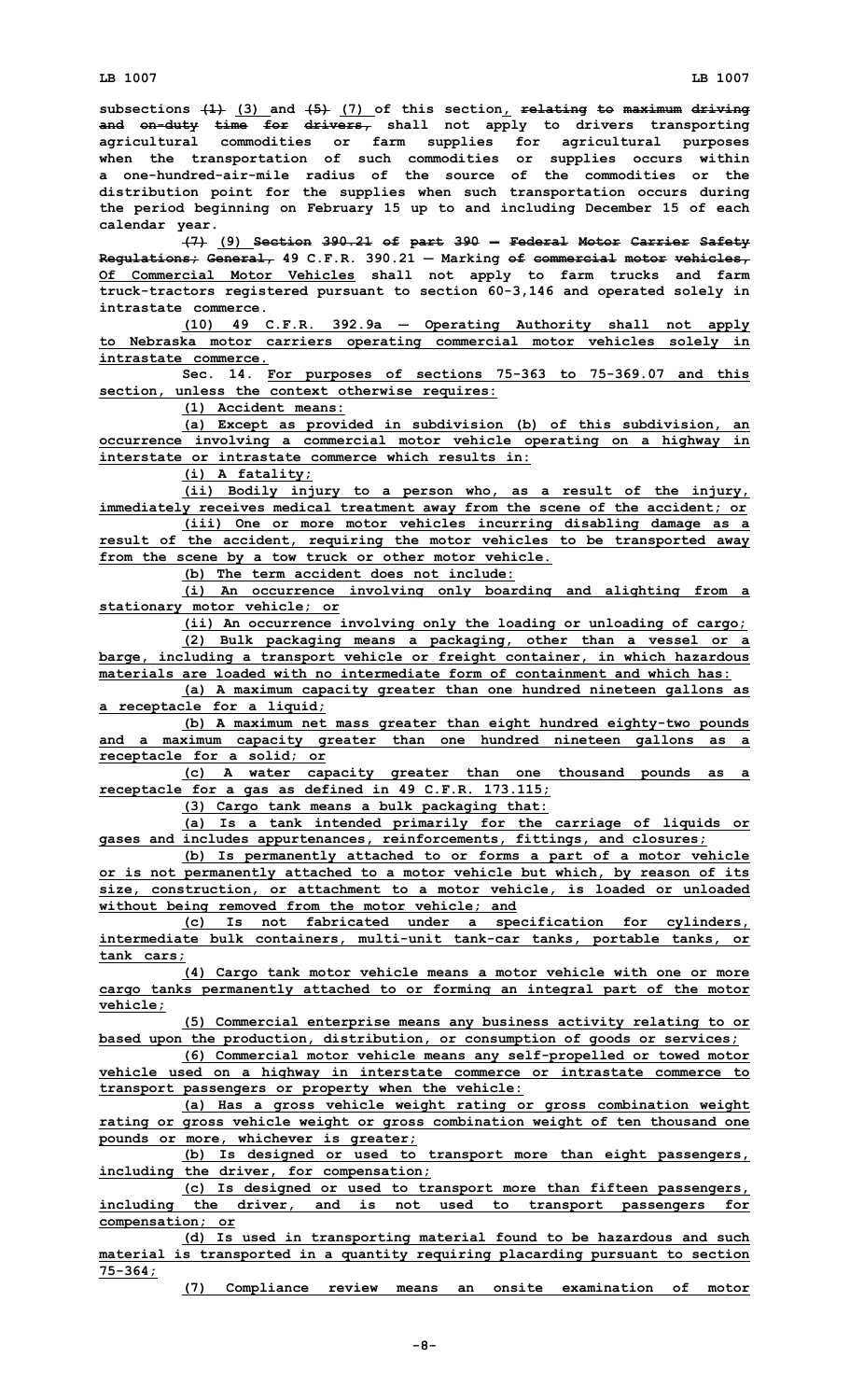**carrier operations, such as drivers' hours of service, maintenance and inspection, driver qualification, commercial driver's license requirements, financial responsibility, accidents, hazardous materials, and other safety and transportation records to determine whether <sup>a</sup> motor carrier meets the safety fitness standard. A compliance review may be conducted in response to <sup>a</sup> request to change <sup>a</sup> safety rating, to investigate potential violations of safety regulations by motor carriers, or to investigate complaints or other evidence of safety violations. The compliance review may result in the initiation of an enforcement action with penalties;**

**(8) Disabling damage means damage which precludes departure of <sup>a</sup> motor vehicle from the scene of the accident in its usual manner in daylight after simple repairs.**

**(a) Inclusions: Damage to motor vehicles that could have been driven but would have been further damaged if so driven.**

**(b) Exclusions:**

**(i) Damage which can be remedied temporarily at the scene of the accident without special tools or parts;**

**(ii) Tire disablement without other damage even if no spare tire is available;**

**(iii) Headlight or taillight damage; and**

**(iv) Damage to turn signals, horn, or windshield wipers which makes them inoperative;**

**(9) Driver means any person who operates any commercial motor vehicle;**

**(10) Elevated temperature material means <sup>a</sup> material which, when offered for transportation or transported in <sup>a</sup> bulk packaging:**

**(a) Is in <sup>a</sup> liquid phase and at <sup>a</sup> temperature at or above two hundred twelve degrees Fahrenheit;**

**(b) Is in <sup>a</sup> liquid phase with <sup>a</sup> flash point at or above one hundred degrees Fahrenheit that is intentionally heated and offered for transportation or transported at or above its flash point; or**

**(c) Is in <sup>a</sup> solid phase and at <sup>a</sup> temperature at or above four hundred sixty-four degrees Fahrenheit;**

**(11) Employee means any individual, other than an employer, who is employed by an employer and who in the course of his or her employment directly affects commercial motor vehicle safety. Such term includes <sup>a</sup> driver of <sup>a</sup> commercial motor vehicle, including an independent contractor while in the course of operating <sup>a</sup> commercial motor vehicle, <sup>a</sup> mechanic, and <sup>a</sup> freight handler. Such term does not include an employee of the United States, any state, any political subdivision of <sup>a</sup> state, or any agency established under <sup>a</sup> compact between states and approved by the Congress of the United States who is acting within the course of such employment;**

**(12) Employer means any person engaged in <sup>a</sup> business affecting commerce who owns or leases a commercial motor vehicle in connection with that business or assigns employees to operate it. Such term does not include the United States, any state, any political subdivision of <sup>a</sup> state, or an agency established under <sup>a</sup> compact between states approved by the Congress of the United States;**

**(13) Exempt motor carrier means <sup>a</sup> person engaged in transportation exempt from economic regulation under 49 U.S.C. 13506. An exempt motor carrier is subject to the safety regulations adopted in sections 75-363 to 75-369.07 and this section;**

**(14) Farm vehicle driver means <sup>a</sup> person who drives only <sup>a</sup> commercial motor vehicle that is controlled and operated by <sup>a</sup> farmer as <sup>a</sup> private motor carrier of property;**

**(15) Farmer means any person who operates <sup>a</sup> farm or is directly involved in the cultivation of land, crops, or livestock which:**

**(a) Are owned by that person; or**

**(b) Are under the direct control of that person;**

**(16) Fatality means any injury which results in the death of <sup>a</sup> person at the time of the motor vehicle accident or within thirty days after the accident;**

**(17) For-hire motor carrier means <sup>a</sup> person engaged in the transportation of goods or passengers for compensation;**

**(18) Gross combination weight means the sum of the empty weight of <sup>a</sup> motor vehicle plus the total weight of any load carried thereon and the empty weight of the towed unit or units plus the total weight of any load carried on such towed unit or units;**

**(19) Gross combination weight rating means the value specified by the manufacturer as the loaded weight of <sup>a</sup> combination (articulated) motor vehicle. In the absence of <sup>a</sup> value specified by the manufacturer, gross combination weight rating will be determined by adding either the gross**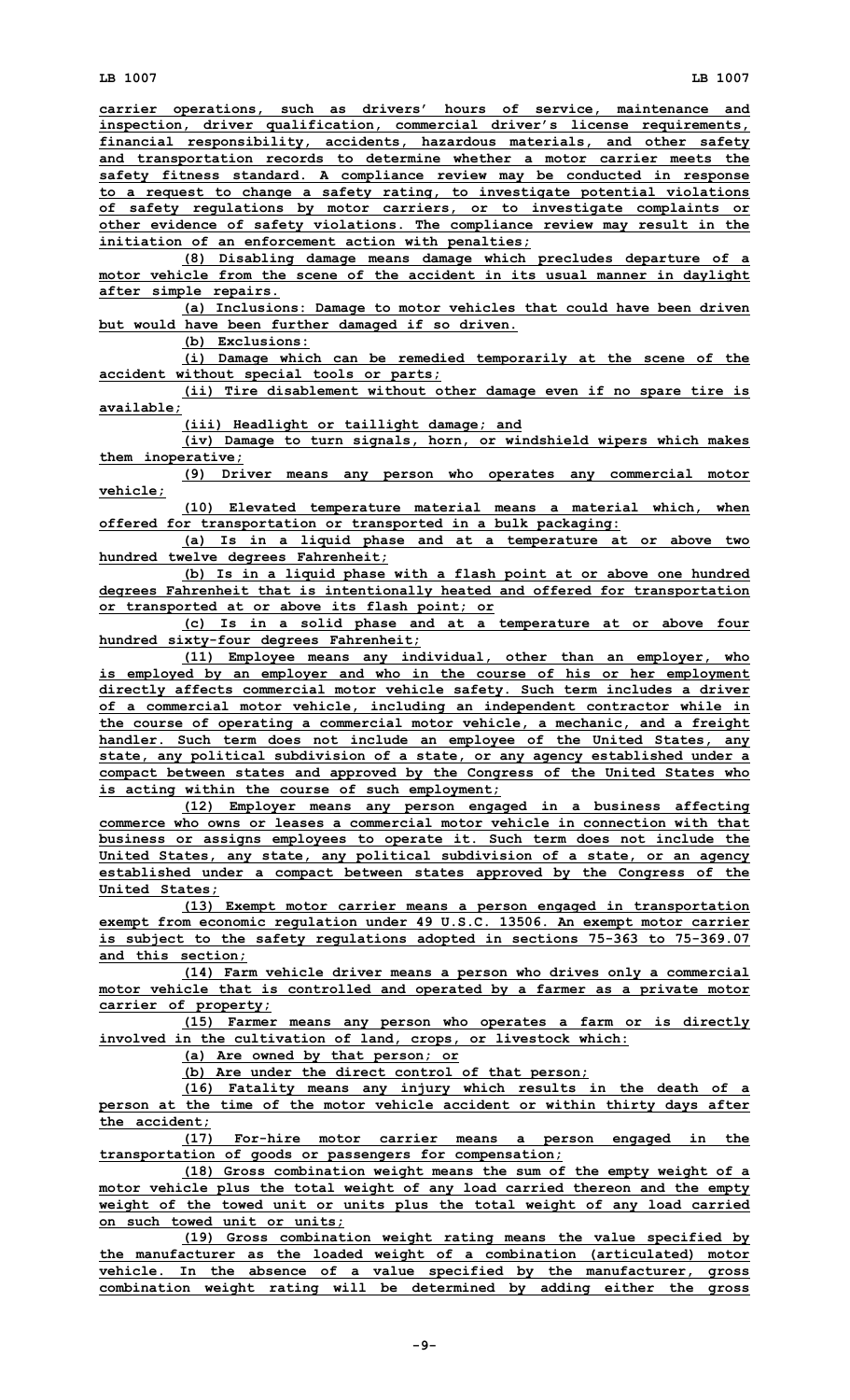**vehicle weight rating or gross vehicle weight of the motor vehicle plus the gross vehicle weight rating or gross vehicle weight of the towed unit or units;**

**(20) Gross vehicle weight means the sum of the empty weight of <sup>a</sup> motor vehicle plus the total weight of any load carried thereon;**

**(21) Gross vehicle weight rating means the value specified by the manufacturer as the loaded weight of <sup>a</sup> single motor vehicle. In the absence of such value specified by the manufacturer or the absence of any marking of such value on the vehicle, the gross vehicle weight rating shall be determined from the sum of the axle weight ratings of the vehicle or the sum of the tire weight ratings as marked on the sidewall of the tires, whichever is greater. In the absence of any tire sidewall marking, the tire weight ratings shall be determined for the specified tires from any of the publications of any of the organizations listed in 49 C.F.R. 571.119;**

**(22) Hazardous material means <sup>a</sup> substance or material that the Secretary of the United States Department of Transportation has determined is capable of posing an unreasonable risk to health, safety, and property when transported in commerce and has designated as hazardous under 49 U.S.C. 5103. The term includes hazardous substances, hazardous wastes, marine pollutants, elevated temperature materials, materials designated as hazardous in the Hazardous Materials Table, 49 C.F.R. 172.101, and materials that meet the defining criteria for hazard classes and divisions in 49 C.F.R. part 173;**

**(23) Hazardous substance means <sup>a</sup> material, including its mixtures and solutions, that is listed in 49 C.F.R. 172.101, Appendix A, List Of Hazardous Substances and Reportable Quantities, and is in <sup>a</sup> quantity, in one package, which equals or exceeds the reportable quantity listed in 49 C.F.R. 172.101, Appendix A. This definition does not apply to petroleum products that are lubricants or fuels or to mixtures or solutions of hazardous substances if in a concentration less than that shown in the table in 49 C.F.R. 171.8 under the definition of hazardous substance based on the reportable quantity specified for the materials listed in 49 C.F.R. 172.101, Appendix A;**

**(24) Hazardous waste means any material that is subject to the hazardous waste manifest requirements of the United States Environmental Protection Agency specified in 40 C.F.R. 262;**

**(25) Highway means the entire width between the boundary limits of any street, road, avenue, boulevard, or way which is publicly maintained when any part thereof is open to the use of the public for purposes of vehicular travel;**

**(26) Interstate commerce means trade, traffic, or transportation provided in the furtherance of <sup>a</sup> commercial enterprise in the United States:**

**(a) Between <sup>a</sup> place in <sup>a</sup> state and <sup>a</sup> place outside of such state, including <sup>a</sup> place outside of the United States;**

**(b) Between two places in <sup>a</sup> state through another state or <sup>a</sup> place outside of the United States; or**

**(c) Between two places in <sup>a</sup> state as part of trade, traffic, or transportation originating or terminating outside the state or the United States;**

**(27) Intrastate commerce means any trade, traffic, or transportation provided in the furtherance of <sup>a</sup> commercial enterprise between any place in the State of Nebraska and any other place in Nebraska and not through any other state;**

**(28) Marine pollutant means <sup>a</sup> material which is listed in the Hazardous Materials Table, 49 C.F.R. 172.101, Appendix B, as <sup>a</sup> marine pollutant (see 49 C.F.R. 171.4 for applicability to marine pollutants) and, when in <sup>a</sup> solution or mixture of one or more marine pollutants, is packaged in <sup>a</sup> concentration which equals or exceeds:**

**(a) Ten percent by weight of the solution or mixture for materials listed in 49 C.F.R. 172.101, Appendix B; or**

**(b) One percent by weight of the solution or mixture for materials that are identified as severe marine pollutants in the Hazardous Materials Table, 49 C.F.R. 172.101, Appendix B;**

**(29) Motor carrier means <sup>a</sup> for-hire motor carrier or <sup>a</sup> private motor carrier. The term includes <sup>a</sup> motor carrier's agents, officers, and representatives as well as employees responsible for hiring, supervising, training, assigning, or dispatching of drivers and employees concerned with the installation, inspection, and maintenance of motor vehicle equipment or accessories. This definition includes the terms employer and exempt motor carrier;**

**(30) Motor vehicle means any vehicle, truck, truck-tractor, trailer, or semitrailer propelled or drawn by mechanical power except (a) farm tractors, (b) vehicles which run only on rails or tracks, and (c) road and general-purpose construction and maintenance machinery which by design and**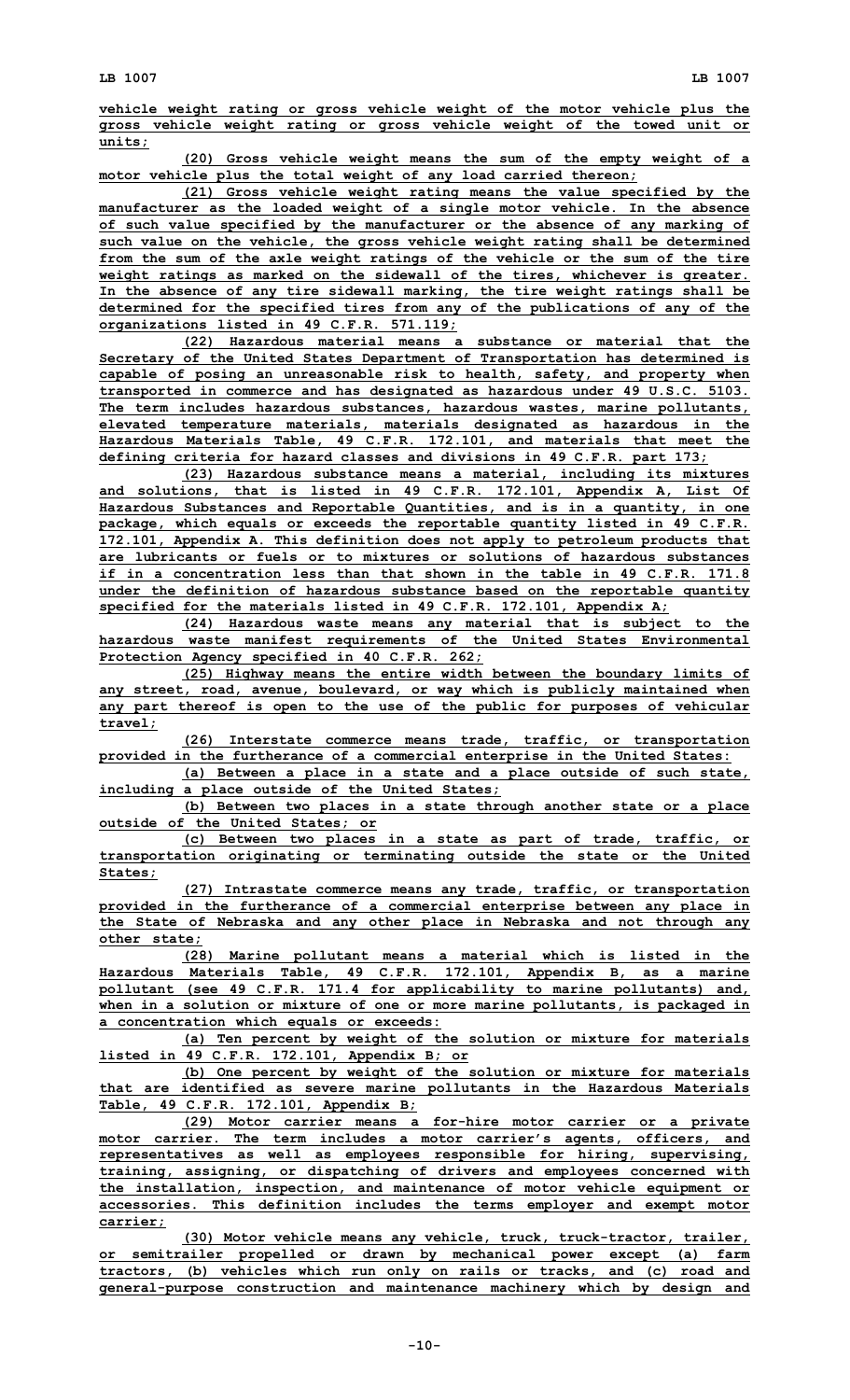**function is obviously not intended for use on <sup>a</sup> public highway, including, but not limited to, motor scrapers, earthmoving equipment, backhoes, trenchers, motor graders, compactors, tractors, bulldozers, bucket loaders, ditchdigging apparatus, asphalt spreaders, leveling graders, power shovels, and crawler tractors;**

**(31) Nonbulk packaging means <sup>a</sup> packaging which has:**

**(a) <sup>A</sup> maximum capacity of one hundred nineteen gallons or less as <sup>a</sup> receptacle for <sup>a</sup> liquid;**

**(b) <sup>A</sup> maximum net mass of eight hundred eighty-two pounds or less and <sup>a</sup> maximum capacity of one hundred nineteen gallons or less as <sup>a</sup> receptacle for <sup>a</sup> solid; or**

**(c) <sup>A</sup> water capacity of one thousand pounds or less as <sup>a</sup> receptacle for <sup>a</sup> gas as defined in 49 C.F.R. 173.115;**

**(32) Out-of-service order means <sup>a</sup> declaration by an authorized enforcement officer of <sup>a</sup> federal, state, Canadian, Mexican, or local jurisdiction that <sup>a</sup> driver, <sup>a</sup> commercial motor vehicle, or <sup>a</sup> motor carrier operation is out of service pursuant to 49 C.F.R. 386.72, 392.5, 395.13, or 396.9, or compatible laws or the North American Uniform Out-of-Service Criteria;**

**(33) Packaging means <sup>a</sup> receptacle and any other components or materials necessary for the receptacle to perform its containment function in conformance with the minimum packing requirements of Title 49 of the Code of Federal Regulations. For radioactive materials packaging, see 49 C.F.R. 173.403;**

**(34) Person means any individual, partnership, association, corporation, business trust, or any other organized group of individuals;**

**(35) Principal place of business means the single location designated by the motor carrier, normally its headquarters, for purposes of identification. The motor carrier must make records required by the regulations referred to in sections 75-363 to 75-369.07 and this section available for inspection at this location within forty-eight hours, Saturdays, Sundays, and state or federal holidays excluded, after <sup>a</sup> request has been made by an officer of the Nebraska State Patrol;**

**(36) Private motor carrier means <sup>a</sup> person who provides transportation of property or passengers by commercial motor vehicle and is not <sup>a</sup> for-hire motor carrier;**

**(37) Safety audit means an examination of <sup>a</sup> motor carrier's operations to provide educational and technical assistance on drivers' hours of service, maintenance and inspection, driver qualification, commercial driver's license requirements, financial responsibility, accidents, hazardous materials, and other safety and transportation records to determine whether <sup>a</sup> motor carrier meets the safety fitness standard. The purpose of <sup>a</sup> safety audit is to gather critical safety data needed to make an assessment of the carrier's safety performance and basic safety management controls. Safety audits do not result in safety ratings; and**

**(38) Tank means <sup>a</sup> container, consisting of <sup>a</sup> shell and heads, that forms <sup>a</sup> pressure-tight vessel having openings designed to accept pressure-tight fittings or closures, but excludes any appurtenances, reinforcements, fittings, or closures.**

**Sec. 15. Section 75-364, Revised Statutes Supplement 2005, is amended to read:**

**75-364 (1) The parts, subparts, and sections of the federal Hazardous Material Regulations, 49 C.F.R., Title 49 of the Code of Federal Regulations listed below, or any other parts, subparts, and sections referred to by such parts, subparts, and sections, in existence and effective as of January 1, 2005 2006, are adopted as part of Nebraska law and, except as provided in subsections (2) and (3) of this section, shall be applicable to all private, common, and contract motor vehicle carriers motor carriers whether engaged in interstate or intrastate commerce, drivers of such motor carriers, and vehicles of such motor carriers: whether engaged in interstate or intrastate commerce:**

**(a) Part 107** ― **Hazardous Materials Program Procedures, subpart <sup>F</sup>** ― **Registration Of Cargo Tank And Cargo Tank Motor Vehicle Manufacturers, Assemblers, Repairers, Inspectors, Testers, and Design Certifying Engineers;**

**(b) Part 107** ― **Hazardous Materials Program Procedures, subpart G** ― **Registration Of Persons Who Offer Or Transport Hazardous Materials.**

**(c) Part 171** — **General Information, Regulations, And Definitions;**

**(b) (d) Part 172** — **Hazardous Materials Table, Special Provisions, Hazardous Materials Communications, Emergency Response Information, and Training Requirements;**

**(c) (e) Part 173** — **Shippers**—**General Requirements For Shipments And Packagings;**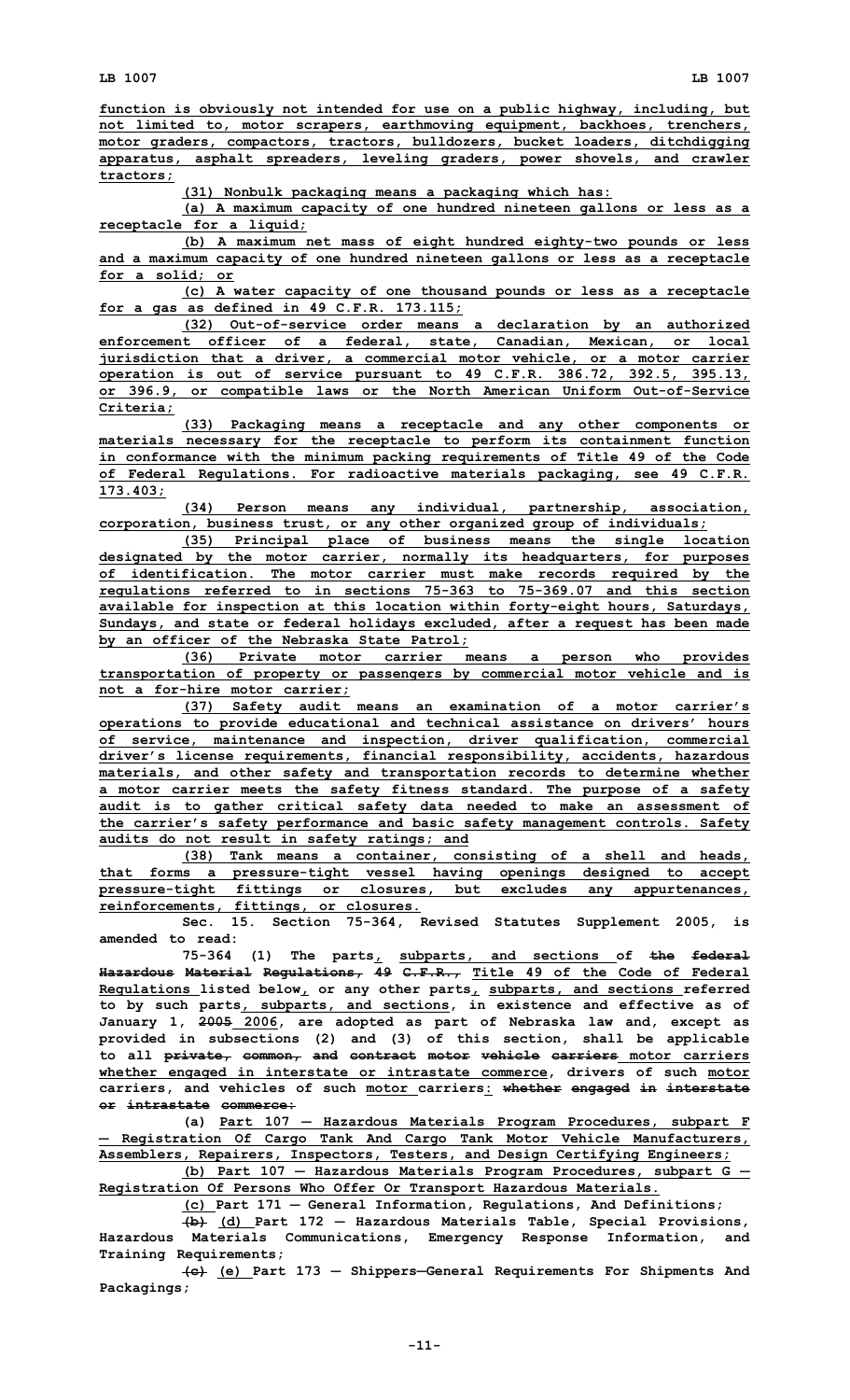**(d) (f) Part 177** — **Carriage By Public Highway;**

**(e) (g) Part 178** — **Specifications For Packagings; and**

**(f) (h) Part 180** — **Continuing Qualification And Maintenance Of Packagings.**

**(2) Agricultural operations exceptions:**

**(a) The transportation of an agricultural product other than <sup>a</sup> Class 2 material (Compressed Gases) as defined in 49 C.F.R. 171.8, over roads, other than the National System of Interstate and Defense Highways, between fields of the same farm, is excepted from subsection (1) of this section when:**

**(i) The agricultural product is transported by <sup>a</sup> farmer who is an intrastate private motor carrier; and**

**(ii) The movement of the agricultural product conforms to all other laws in effect on or before July 1, 1998, and 49 C.F.R. 173.24, 173.24a, and 173.24b;**

**(b) The transportation of an agricultural product to or from <sup>a</sup> farm, within one hundred fifty miles of the farm, is excepted from the requirements in 49 C.F.R. part 172, subparts G (emergency response information) and <sup>H</sup> (training), and from the specific packaging requirements of subsection (1) of this section when:**

**(i) The agricultural product is transported by <sup>a</sup> farmer who is an intrastate private motor carrier;**

**(ii) The total amount of agricultural product being transported on <sup>a</sup> single vehicle does not exceed:**

**(A) Sixteen thousand ninety-four pounds of ammonium nitrate fertilizer properly classed as Division 5.1, PGIII, in <sup>a</sup> bulk packaging; or**

**(B) Five hundred two gallons for liquids or gases, or five thousand seventy pounds for solids, of any other agricultural product;**

**(iii) The packaging conforms to the requirements of state law and is specifically authorized for transportation of the agricultural product by state law and such state law has been in effect on or before July 1, 1998; and**

**(iv)(A) (iv) Each person having any responsibility for transporting the agricultural product or preparing the agricultural product for shipment has been instructed in the applicable requirements of 49 C.F.R. the parts, subparts, and sections of Title 49 of the Code of Federal Regulations adopted in this section; and**

**(B) Instruction by the Department of Agriculture required pursuant to the Pesticide Act shall be sufficient for instruction under subdivision (2)(b)(iv)(A) of this section, if it has been approved for that purpose by the carrier enforcement division of the Nebraska State Patrol; and**

**(c) Formulated liquid agricultural products in specification packagings of fifty-eight-gallon capacity or less, with closures manifolded to <sup>a</sup> closed mixing system and equipped with positive dry disconnect devices, may be transported by <sup>a</sup> private motor carrier between <sup>a</sup> final distribution point and an ultimate point of application or for loading aboard an airplane for aerial application.**

**(3) Exceptions for nonspecification packagings used in intrastate transportation:**

**(a) Nonspecification bulk packagings: Notwithstanding requirements for specification packagings in 49 C.F.R. part 173, subpart F, and 49 C.F.R. parts 178 and 180, of the hazardous material regulations, <sup>a</sup> nonspecification bulk packaging may be used for transportation of <sup>a</sup> hazardous material by an intrastate motor carrier until July 1, 2000, in accordance with subdivision (d) of this subsection;**

**(b) Nonspecification cargo tanks for petroleum products: Notwithstanding requirements for specification packagings in 49 C.F.R. part 173, subpart F, and 49 C.F.R. parts 178 and 180, <sup>a</sup> nonspecification metal tank permanently secured to <sup>a</sup> transport vehicle and protected against leakage or damage in the event of <sup>a</sup> turnover, having <sup>a</sup> capacity of less than three thousand five hundred gallons, may be used by an intrastate motor carrier for transportation of <sup>a</sup> flammable liquid petroleum product in accordance with subdivision (d) of this subsection;**

**(c) Permanently secured nonbulk tanks for petroleum products: Notwithstanding requirements for specification packagings in 49 C.F.R. part 173, subpart F, and 49 C.F.R. parts 178 and 180, <sup>a</sup> nonspecification metal tank permanently secured to <sup>a</sup> transport vehicle and protected against leakage or damage in the event of <sup>a</sup> turnover, having <sup>a</sup> capacity of less than one hundred nineteen gallons, may be used by an intrastate motor carrier for transportation of <sup>a</sup> flammable liquid petroleum product in accordance with subdivision (d) of this subsection; and**

**(d) Additional requirements: <sup>A</sup> packaging used pursuant to subdivision (a), (b), or (c) of this subsection must:**

**(i) Be operated by an intrastate motor carrier and in use as <sup>a</sup>**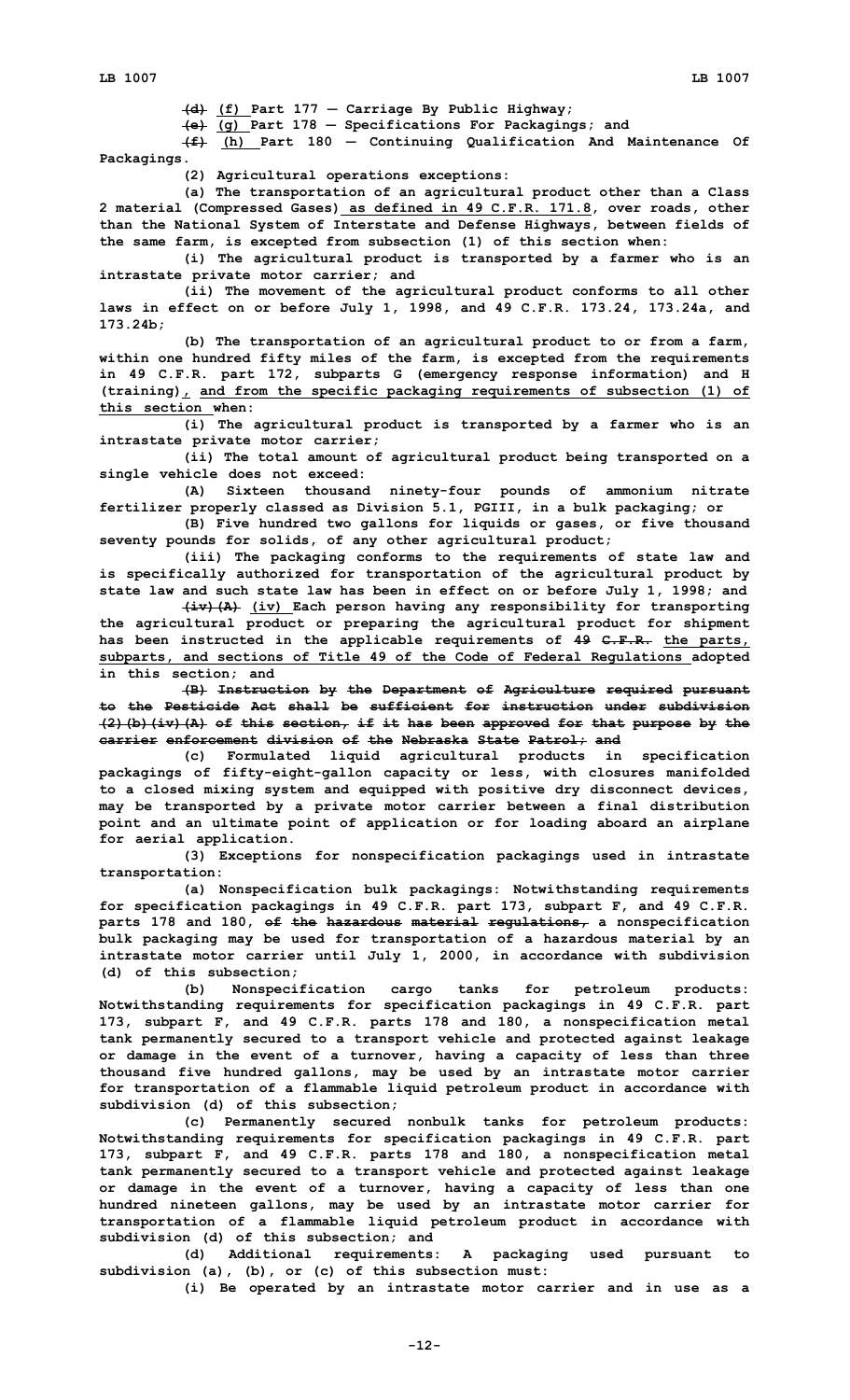**packaging for hazardous material before July 1, 1998;**

**(ii) Be operated in conformance with the requirements of the State of Nebraska;**

**(iii) Be specifically authorized by state law in effect before July 1, 1998, for use as <sup>a</sup> packaging for the hazardous material being transported and by 49 C.F.R. 173.24, 173.24a, and 173.24b;**

**(iv) Be offered for transportation and transported in conformance with all other applicable requirements of the hazardous material regulations;**

**(v) Not be used to transport <sup>a</sup> flammable cryogenic liquid, hazardous substance, hazardous waste, or marine pollutant as defined in 49 C.F.R. 171.8; and**

**(vi) On and after July 1, 2000, for <sup>a</sup> tank authorized under subdivision (b) or (c) of this subsection, conform to all requirements in 49 C.F.R. part 180, except for 49 C.F.R. 180.405(g), of the hazardous material regulations, in the same manner as required for <sup>a</sup> United States Department of Transportation specification MC306 cargo tank motor vehicle.**

**(4) For purposes of this section:**

**(a) Agricultural product means <sup>a</sup> hazardous material, other than <sup>a</sup> hazardous waste, whose end use directly supports the production of an agricultural commodity, including, but not limited to, <sup>a</sup> fertilizer, pesticide, soil amendment, or fuel. An agricultural product is limited to <sup>a</sup> material in Class 3 (Flammable Liquids), Class 8 (Corrosives), or Class 9 (Miscellaneous), Division 2.1 (Flammable Gas), Class Division 2.2 (Nonflammable Gas), Class Division 5.1 (Oxidizers), or Class Division 6.1 (Poisons), or an ORM-D material (Consumer Commodity), as defined in 49 C.F.R. 171.8;**

**(b) Bulk package means <sup>a</sup> packaging, including <sup>a</sup> transport vehicle or freight container, in which hazardous materials are loaded with no other intermediate form of containment and which has:**

**(i) <sup>A</sup> maximum capacity greater than one hundred nineteen gallons as <sup>a</sup> receptacle for <sup>a</sup> liquid;**

**(ii) <sup>A</sup> maximum net mass greater than eight hundred eighty-two pounds and <sup>a</sup> maximum capacity greater than one hundred nineteen gallons as <sup>a</sup> receptacle for <sup>a</sup> solid; or**

**(iii) <sup>A</sup> water capacity greater than one thousand pounds as <sup>a</sup> receptacle for <sup>a</sup> gas, pursuant to standards set forth as defined in 49 C.F.R. 173.315 173.115;**

**(c) Farmer means <sup>a</sup> person engaged in the production or raising of crops, poultry, or livestock; and**

**(d) Private motor carrier means <sup>a</sup> person or persons engaged in the transportation of persons or product while in commerce, but not for hire.**

**Sec. 16. Section 75-368, Reissue Revised Statutes of Nebraska, is amended to read:**

**75-368 (1) The Nebraska State Patrol or the carrier enforcement division may adopt and promulgate rules and regulations as are necessary to carry out and enforce sections 75-363 to 75-369.07 and section 14 of this act.**

**(2) The rules and regulations utilized by the Public Service Commission to administer any function or duty transferred to the Division of Motor Carrier Services on January 1, 1997, shall be administered as if adopted by the Division of Motor Carrier Services and shall remain effective until repealed, amended, modified, or reenacted by the Division of Motor Carrier Services.**

**Sec. 17. Section 75-369, Reissue Revised Statutes of Nebraska, is amended to read:**

**75-369 The Nebraska State Patrol shall provide each county treasurer and the Department of Motor Vehicles with copies of <sup>a</sup> declaration which states that the motor carrier safety regulations in sections 75-363 to 75-369.07 and section 14 of this act have been enacted into state law. The declaration shall be distributed by the county treasurers and the Department of Motor Vehicles to each applicant for registration of commercial motor vehicles subject to sections 75-363 and 75-364. The applicant shall sign the registration form to acknowledge that the applicant has read the declaration and is aware that the motor carrier safety regulations are part of state law. Nothing in this section shall be construed to impose any liability upon any county treasurer or the Department of Motor Vehicles or any employee thereof as <sup>a</sup> result of any act or failure to act under this section.**

**Sec. 18. Section 75-369.01, Reissue Revised Statutes of Nebraska, is amended to read:**

**75-369.01 Any officer of the carrier enforcement division of the Nebraska State Patrol carrier enforcement division or any officer of the Nebraska State Patrol may conduct <sup>a</sup> safety review audit or safety compliance audit review of a motor carrier.**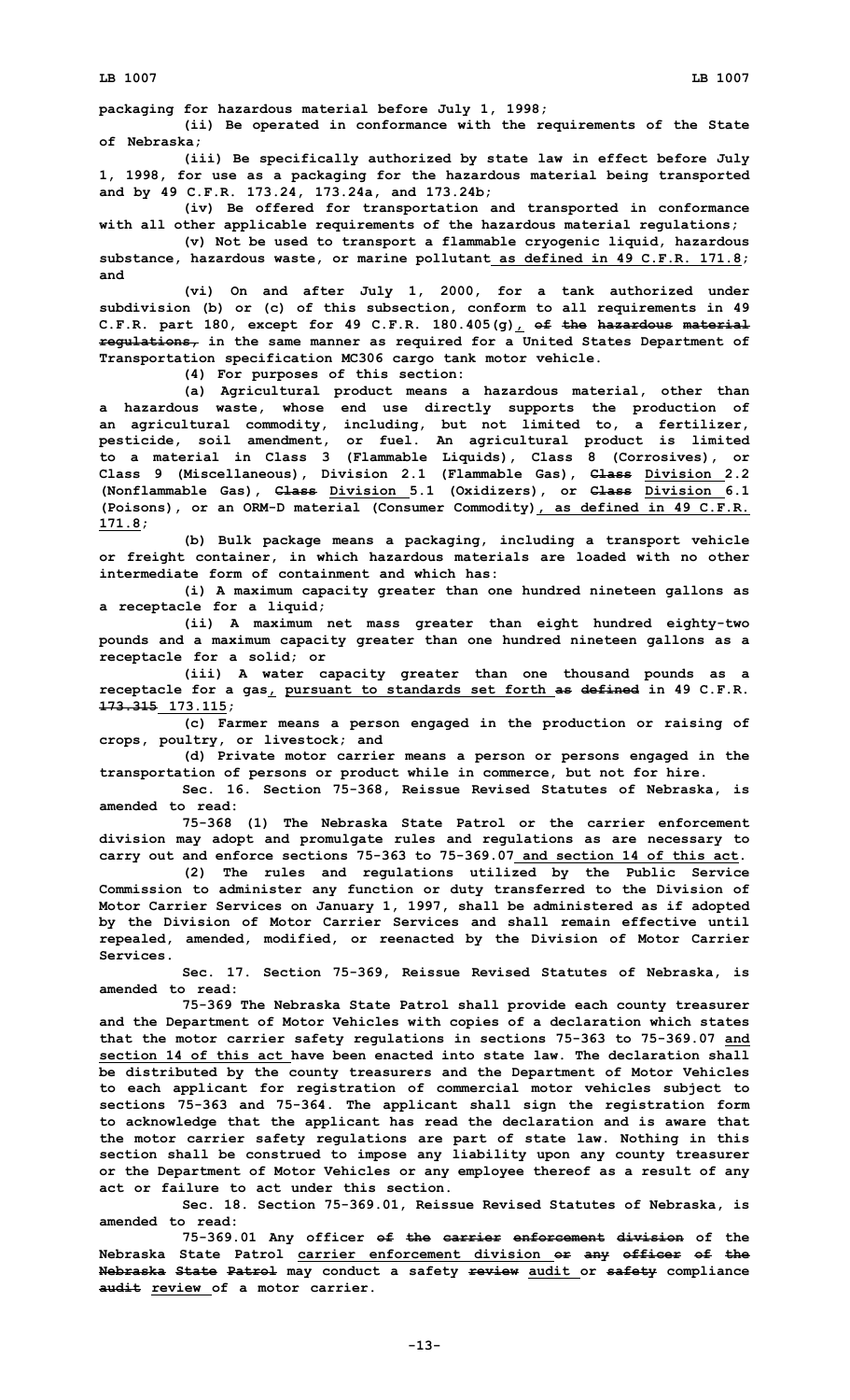**Sec. 19. Section 75-369.02, Reissue Revised Statutes of Nebraska, is amended to read:**

**75-369.02 Following <sup>a</sup> safety review or safety compliance audit review of an intrastate motor carrier by an officer of the Nebraska State Patrol carrier enforcement division, of the Nebraska State Patrol or any officer of the Nebraska State Patrol, the Nebraska State Patrol shall issue <sup>a</sup> safety rating of that motor carrier. The safety rating shall be based upon factors prescribed in 49 C.F.R. part 385** ― **Safety Fitness Procedures of the federal Motor Carrier Safety Regulations adopted in section 75-363, the federal Hazardous Material Regulations portions of 49 C.F.R. chapter <sup>I</sup> adopted in section 75-364, and insurance requirements for intrastate motor carriers set forth by the Public Service Commission pursuant to section 75-307. The motor carrier shall be notified by the Nebraska State Patrol of such safety rating by certified or registered mail.**

**Sec. 20. Section 75-369.03, Reissue Revised Statutes of Nebraska, is amended to read:**

**75-369.03 The Superintendent of Law Enforcement and Public Safety may issue an order imposing <sup>a</sup> civil penalty against an interstate <sup>a</sup> motor carrier transporting persons or property in interstate commerce for <sup>a</sup> violation of sections 75-348 to 75-358 or against an intrastate <sup>a</sup> motor carrier transporting persons or property in intrastate commerce for <sup>a</sup> violation or violations of section 75-363 or 75-364 based upon an inspection conducted pursuant to section 75-366 in an amount which shall not exceed five hundred dollars for any single violation in any proceeding or series of related proceedings against any person, or motor carrier, common carrier, contract carrier, exempt carrier, or private carrier as defined in 49 C.F.R. part 390.5 of the federal Motor Carrier Safety Regulations as adopted in section 75-363. The superintendent shall issue an order imposing <sup>a</sup> civil penalty in an amount not to exceed ten thousand dollars against an interstate <sup>a</sup> motor carrier transporting persons or property in interstate commerce for <sup>a</sup> violation of subsection (3) of section 60-4,162 based upon <sup>a</sup> conviction of such <sup>a</sup> violation. Upon the discovery of any violation by an interstate <sup>a</sup> motor carrier transporting persons or property in interstate commerce of section 75-307, 75-352, 75-363, or 75-364 based upon an inspection conducted pursuant to section 75-366, the superintendent shall immediately refer such violation to the appropriate federal agency for disposition, and upon the discovery of any violation by an intrastate <sup>a</sup> motor carrier transporting persons or property in intrastate commerce of section 75-307 based upon such inspection, the superintendent shall refer such violation to the Public Service Commission for disposition.**

**Sec. 21. (1) <sup>A</sup> provision, <sup>a</sup> clause, <sup>a</sup> covenant, or an agreement contained in, collateral to, or affecting <sup>a</sup> motor carrier transportation contract that purports to indemnify, defend, or hold harmless or has the effect of indemnifying, defending, or holding harmless the motor carrier transportation contract's promisee from or against any liability for loss or damage resulting from the negligence or intentional acts or omissions of the motor carrier transportation contract's promisee or any agents, employees, servants, or independent contractors who are directly responsible to the motor carrier transportation contract's promisee, is against the public policy of this state and is unenforceable.**

**(2) Nothing contained in this section affects <sup>a</sup> provision, <sup>a</sup> clause, <sup>a</sup> covenant, or an agreement in which <sup>a</sup> motor carrier indemnifies or holds harmless <sup>a</sup> motor carrier transportation contract's promisee against liability for damages to the extent that the damages were caused by and resulting from the negligence of the motor carrier or its agents, employees, servants, or independent contractors who are directly responsible to the motor carrier.**

**(3) As used in this section:**

**(a) Motor carrier means any person who or which owns, controls, manages, operates, or causes to be operated any motor vehicle used to transport goods over any public highway in this state, whether in intrastate or interstate commerce;**

**(b) Motor carrier transportation contract means <sup>a</sup> contract, agreement, or understanding covering:**

**(i) The transportation of property for compensation or hire by <sup>a</sup> motor carrier;**

**(ii) The entrance on property by <sup>a</sup> motor carrier for the purpose of loading, unloading, or transporting property for compensation or for hire; or**

**(iii) <sup>A</sup> service incidental to activity described in subdivision (i) or (ii) of this subdivision, including, but not limited to, storage of property.**

|  |  | A motor carrier transportation contract does not include provisions   |  |  |  |
|--|--|-----------------------------------------------------------------------|--|--|--|
|  |  | of the Uniform Intermodal Interchange and Facilities Access Agreement |  |  |  |